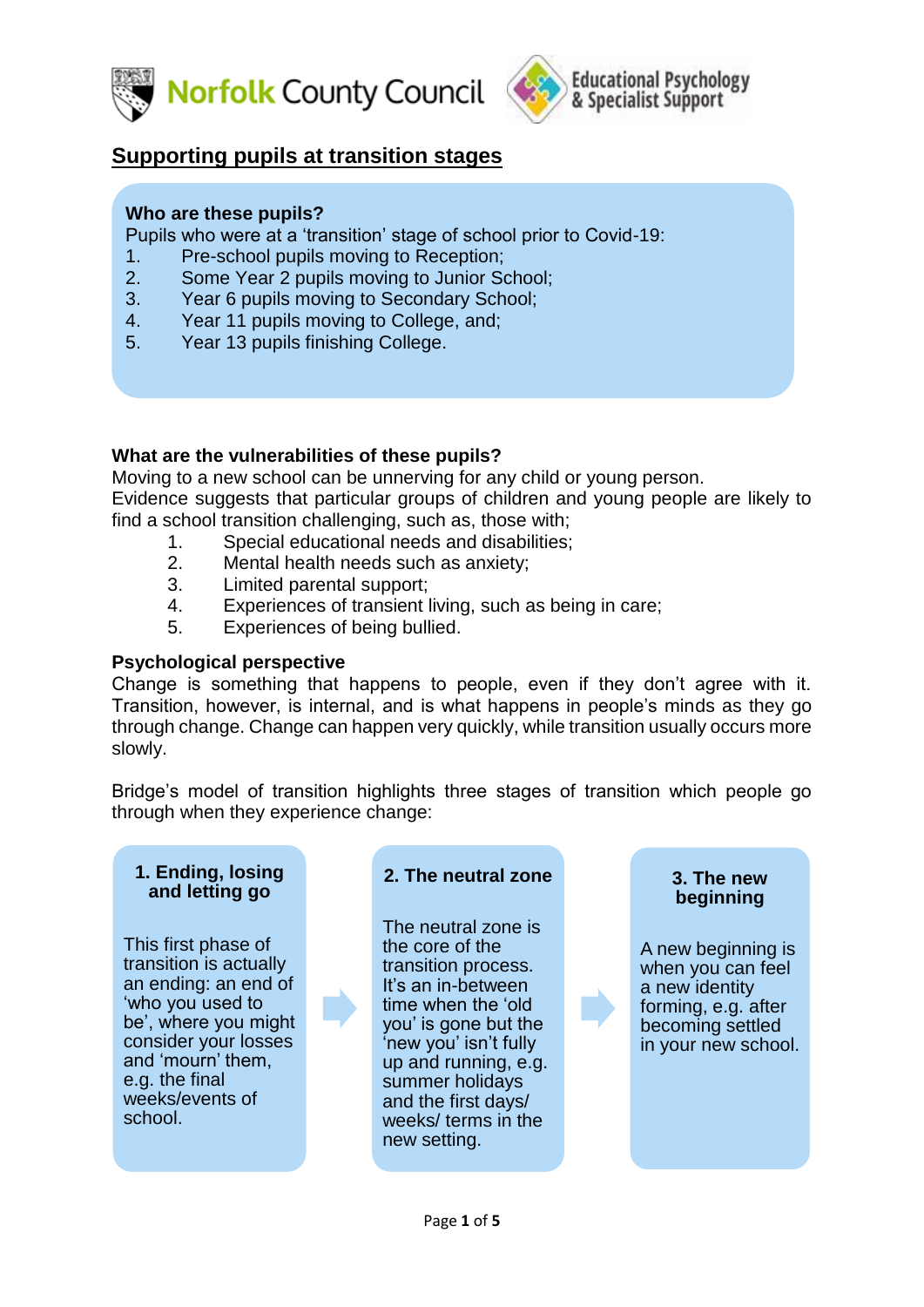



#### For example:

They may experience a reduction in time with staff or peers who they will be 'leaving' at the end of the school year.

1. Potential impact: earlier than anticipated 'goodbyes'.

Missing out on pre-planned activities and events to mark 'the end' of their experience at the setting. e.g. Sports days, Leaving assemblies, Fairs etc.

2. Potential impact: missing expected 'closure' and 'endings'

Missing out on pre-planned activities and events to prepare for transition to new school, e.g. Intake days at new school/college, class discussions around transition

3. Potential impact: missing expected 'preparation' for Stage 2 and 3.

### **What is some practical advice for supporting these pupils?**

Stage 1: Ending, losing and letting go

- 1. **Take time to list all the ways in which your new school life might be different:** Think of all the changes you can, and any knock-on effects on other areas of your life. E.g. *"I won't see my old teachers", or "I might not see all my friends in every lesson anymore", or "I won't know the school layout and might need a map".*
- 2. **Take the time to mourn losses:** Expect and accept signs of grieving and don't confuse them with failure. It is OK to feel angry, sad, frightened, angry and confused. Don't feel that you have to make the feelings go away. It's even better if you can share this with a friend who you're moving with, and/or friends/teachers you're not.
- 3. **Define what's over, and what isn't:** It's not all sad. Look at the big list of changes and group them into themes: interesting patterns might emerge. Some things might be 'gone' because they are bound to a time and place, but not everything has to end permanently, e.g. seeing friends from your old school. Some things just need to be changed to the new situation, e.g. making plans to meet friends after school/at clubs.
- **4. Endings and celebrations: Where any events to celebrate the end of your time at Infant/Primary/Secondary school/College have had to be cancelled or rearranged, find time and creative ways to still have these markers and celebrations, e.g. online 'parties', assemblies, sports events etc.**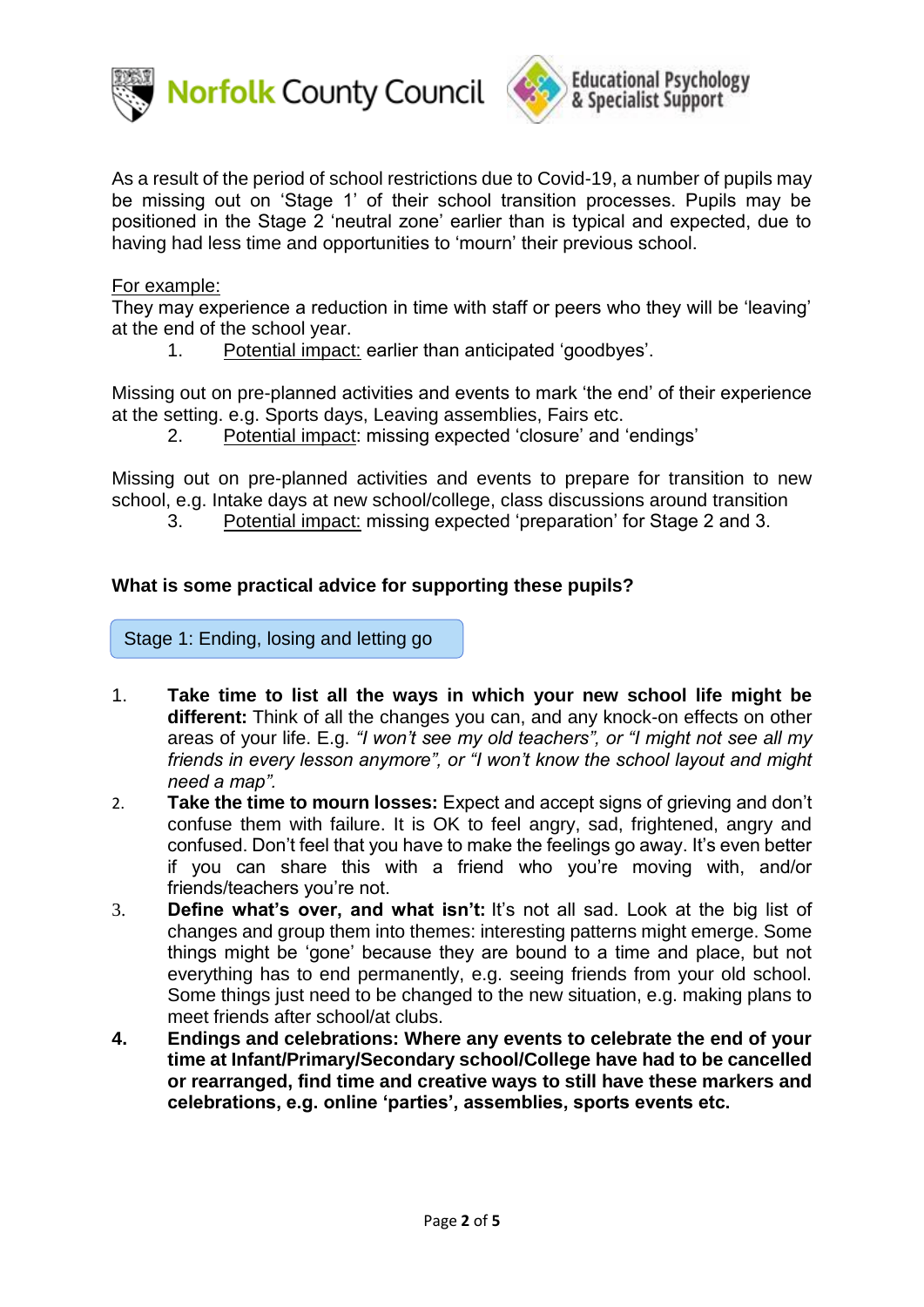



#### Stage 2: The neutral zone

- 1. **Accept that it's normal:** It's normal to not have everything worked out in a day, week, or even a month, e.g. it is normal to still get lost sometimes in a new school, to forget your books, or miss your old teachers etc., even after some time.
- 2. **Create a sense of achievement and movement:** The good thing about transitions is that they can be great for learning new things. You can define what success looks like and you can reward yourself when you achieve these goals. E.g. learning how to use new equipment in Science or Art lessons, learning new sports skills at clubs, etc.

Stage 3: The new beginning

- 3. **Picture the new beginning:** Visualisation is a powerful mental tool. Try to *picture* your new beginning and what it will feel to be part of it, e.g. picture your new school uniform, new stationary, school bag, new classrooms, clubs etc.
- 4. **Have a plan, milestones, and check-in moments:** When things start to change in your life it's important to create some 'achievement milestones', and build in time for reflection, e.g. see how things are going and how you are feeling at the end of every school day, week, half-term, term etc. You may notice a difference in how you feel!

#### **General advice to support successful school transitions**

At the earliest stage, identify those pupils who may be more at risk. Closely liaise with parents/carers to develop a plan for how to best prepare the young person.

To support the children through the stages described above:

- 1. Provide opportunities to talk about the transition and share any concerns.
- 2. Connect pupils who may be moving to same/settings.
- 3. Utilising a key adult approach may be helpful to enable the children to feel confident to share any worries or concerns they may have.
- 4. Arrange remote 'transition' days where the children can get to know the staff at their new setting. The use of maps and pictures could be helpful.
- 5. Carry our 'virtual' celebrations to mark the end of the school year.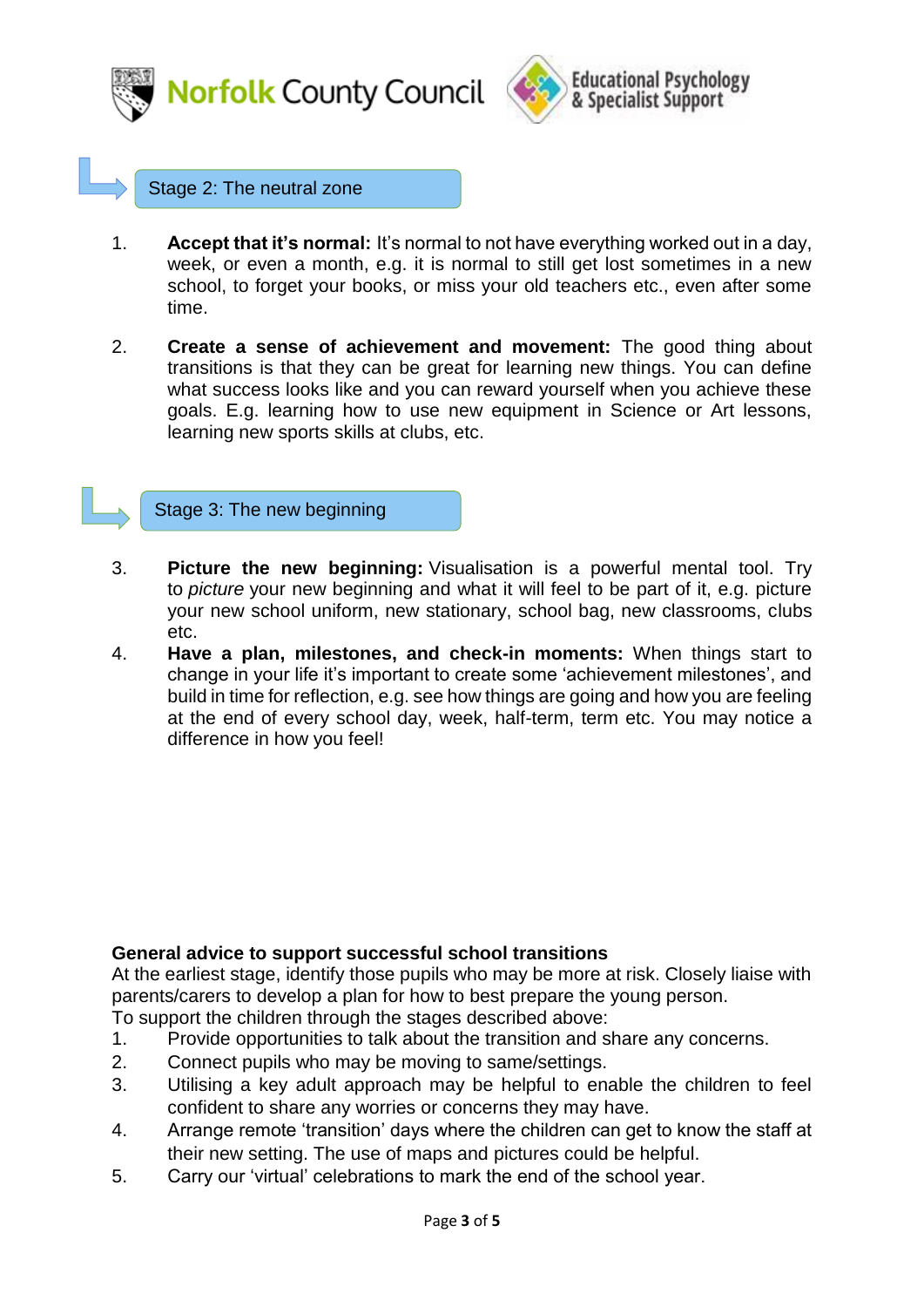



### **Further resources**

- **1.** Bridges, W. (2017). *Managing Transitions*: *Making the most of change.* Perseus Books, LLC, a subsidiary of Hachette Book Group, Inc.
- 2. Mentally Healthy Schools support for transitions. [https://www.mentallyhealthyschools.org.uk/risks-and-protective](https://www.mentallyhealthyschools.org.uk/risks-and-protective-factors/school-based-risk-factors/transitions/)[factors/school-based-risk-factors/transitions/](https://www.mentallyhealthyschools.org.uk/risks-and-protective-factors/school-based-risk-factors/transitions/)
- 3. Activities and resources to support discussion about school transitions: <https://www.tes.com/articles/transitions>
- 4. Tips to share with pupils: [https://www.mentalhealth.org.uk/sites/default/files/moving-on-top-tips-for](https://www.mentalhealth.org.uk/sites/default/files/moving-on-top-tips-for-pupils.pdf)[pupils.pdf](https://www.mentalhealth.org.uk/sites/default/files/moving-on-top-tips-for-pupils.pdf)
- 5. A video that can be shared with children: [https://youngminds.org.uk/resources/school-resources/find-your-feet](https://youngminds.org.uk/resources/school-resources/find-your-feet-transitioning-to-secondary-school/)[transitioning-to-secondary-school/](https://youngminds.org.uk/resources/school-resources/find-your-feet-transitioning-to-secondary-school/)